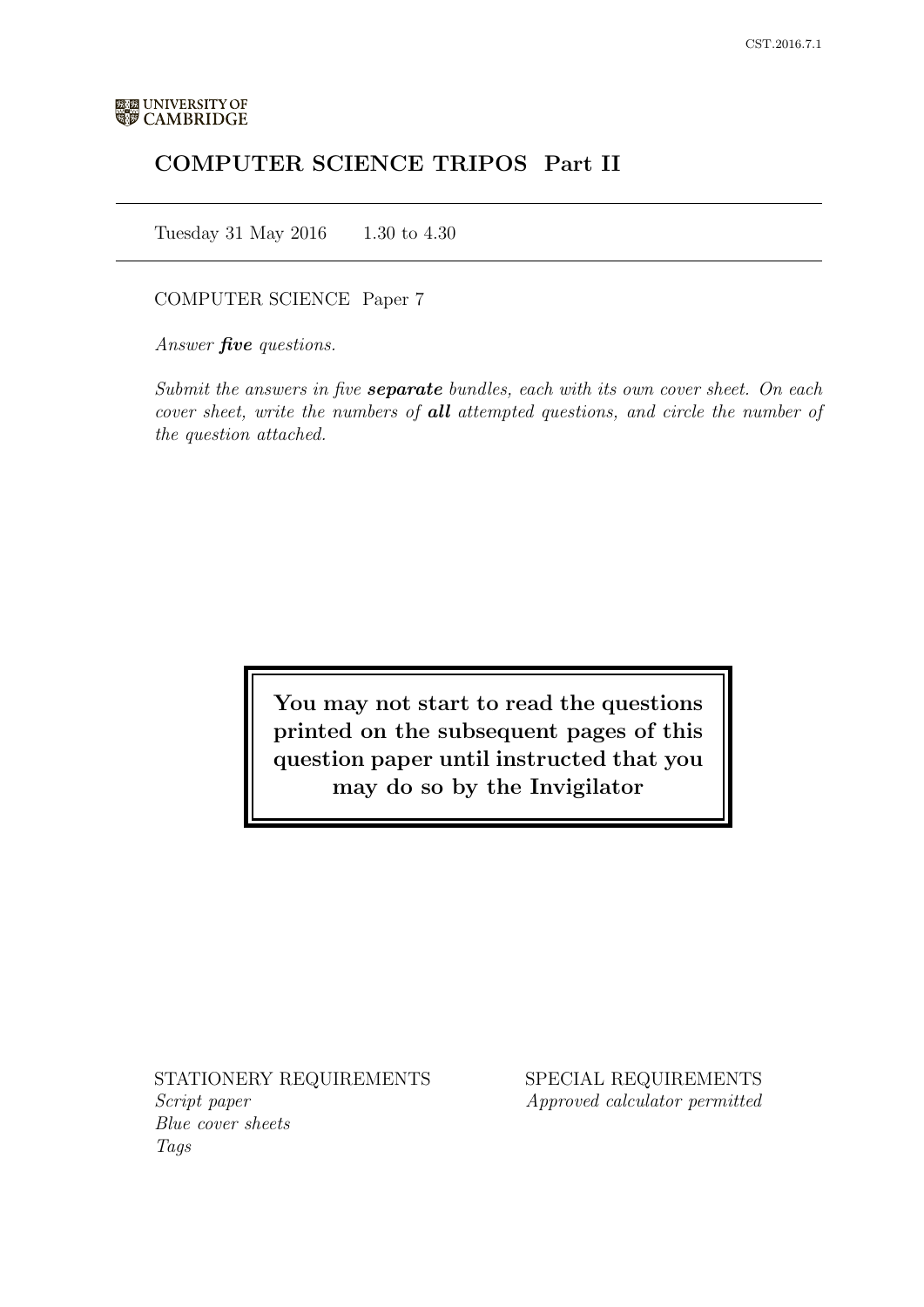This page is intentionally left blank.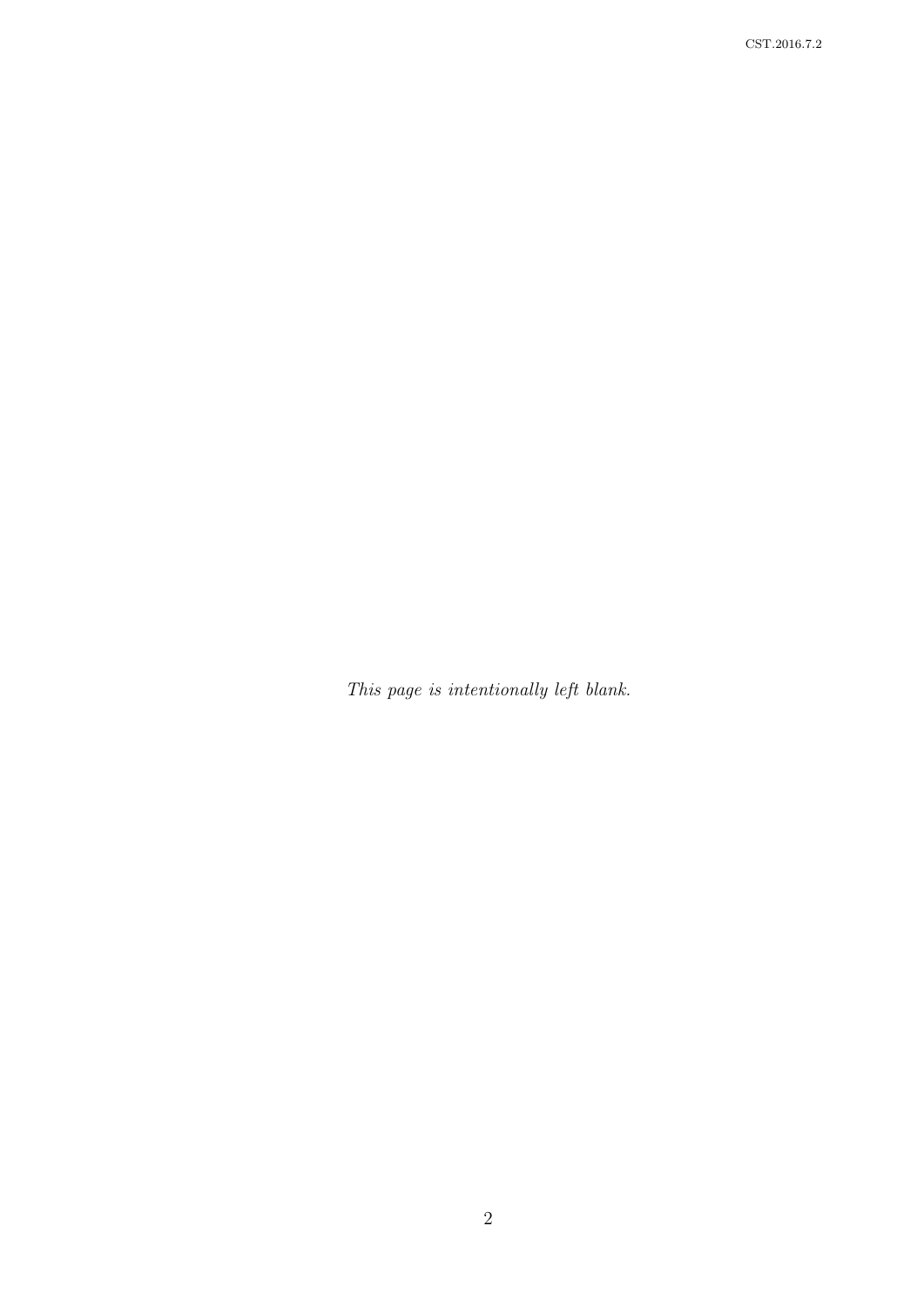## 1 Advanced Algorithms

- (a) State the zero-one principle in the context of sorting networks. [2 marks]
- (b) For each of the following six comparison networks, state whether it is a sorting network or not. In each case, justify your answer. For the justification you may refer to standard results without giving a proof. [9 marks]



- (c) Let n be an exact power of 2. Show how to construct an n-input, n-output comparison network of depth  $\log n$  in which the top output wire always carries the minimum input value and the bottom output wire always carries the maximum input value. [4 marks]
- (d) (i) Prove that the number of comparators in any sorting network is  $\Omega(n \log n)$ . [4 marks]
	- (*ii*) What does Part  $(d)(i)$  imply in terms of the depth of any sorting network? [1 mark]

3 (TURN OVER)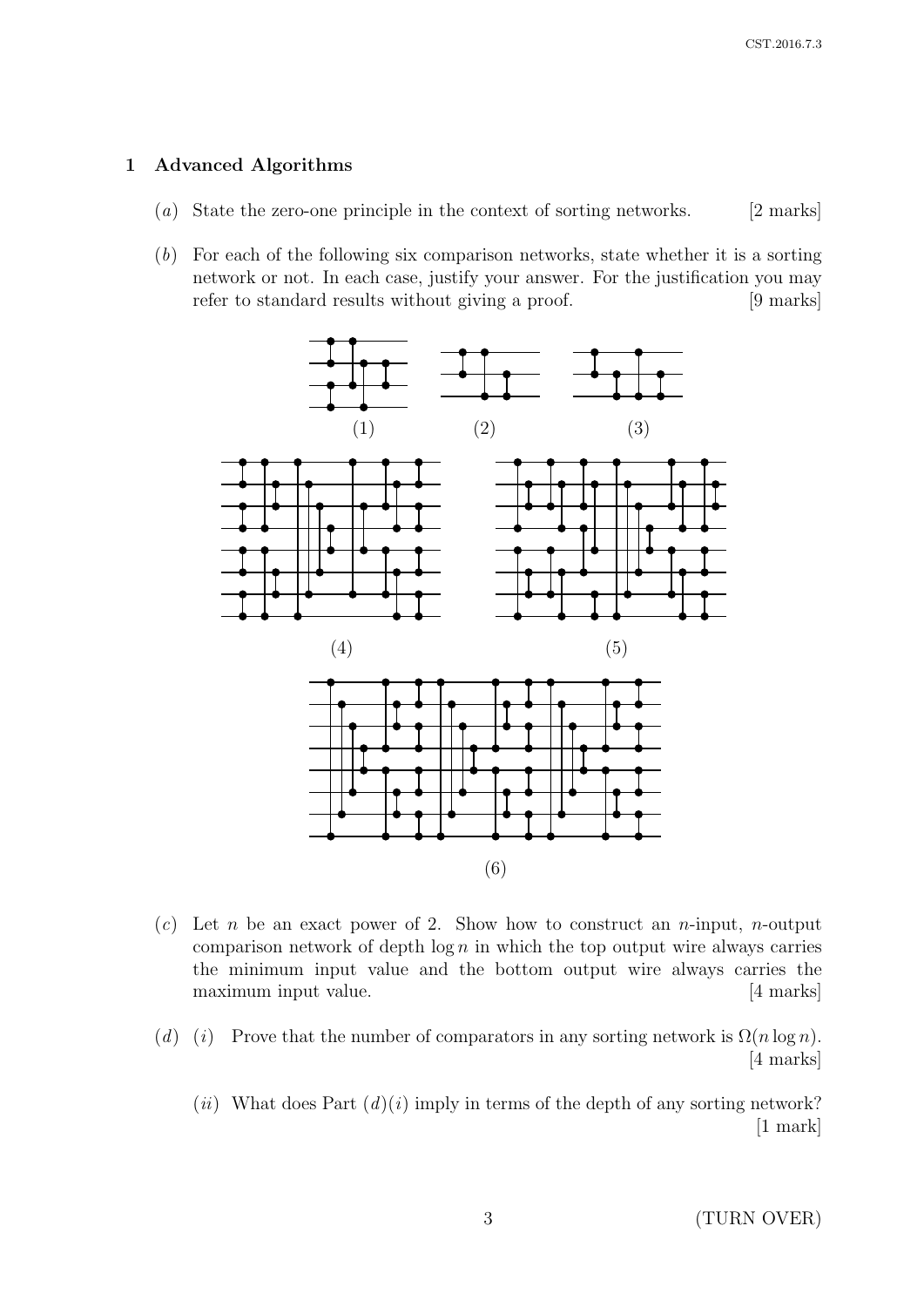#### 2 Advanced Graphics

A force function  $F : \mathbb{R}^3 \to \mathbb{R}$  takes a 3D point and returns a scalar representing a value of force. Force functions are the fundamental building blocks of metaball modelling.

We will build an implicit surface renderer which takes as input a set of force functions  ${F_1(P), \ldots, F_n(P)}$  and renders the set of all points P in space where the forces of the functions sum to a threshold: the 3D isosurface such that  $\sum F_i(P) = 0.5$ .

- (a) Using pseudocode, give a force function  $Sphere(P)$  which will render a unit sphere centred on  $(0, 0, 0)$ . [Figure 1] [2 marks]
- (b) Using pseudocode, give a force function  $Cube(P)$  which will render an axisaligned cube of edge length 2 centred on  $(1, 1, -1)$ . [Figure 2] [4 marks]
- (c) You now pass both  $Sphere(P)$  and  $Cube(P)$  to your implicit surface renderer. Depending on your choice of force functions, the seam between the cube and the sphere may be a sharp edge (to within the tolerance of your polygonalization) or a smooth blend which merges gradually from one form into the other. Which will it be, and (briefly) why? [Figures 3 and 4]  $[2 \text{ marks}]$
- (d) Provide alternate formulations of  $Sphere(P)$  and/or  $Cube(P)$  such that if you answered 'smooth' to Part (c) then your answer would now be 'sharp', or vice-versa. [4 marks]

A spatial distortion function  $S : \mathbb{R}^3 \to \mathbb{R}^3$  transforms one 3D point to another. If the points passed into the force function are modified by a spatial distortion function—that is, if we render  $F(S(P))$ —then the rendered isosurface will have a different shape.

For example, if we define  $S(P)$  as

```
function Point S(P) {
  return new Point(P.x * 2, P.y / 2, P.z * 2);
}
```
then rendering the implicit surface of  $Sphere(S(P))$  will yield a tall, narrow ellipsoid along the  $Y$  axis. [Figure 5]

(e) Give a spatial distortion function  $S(P)$  such that rendering the isosurface of  $Cube(S(P))$  would render the cube centred at the origin and rotated 45 degrees around the  $X$  axis. [Figure 6]

*Hint*: a standard rotation matrix is 
$$
\begin{pmatrix} \cos(t) & -\sin(t) \\ \sin(t) & \cos(t) \end{pmatrix}
$$
. [3 marks]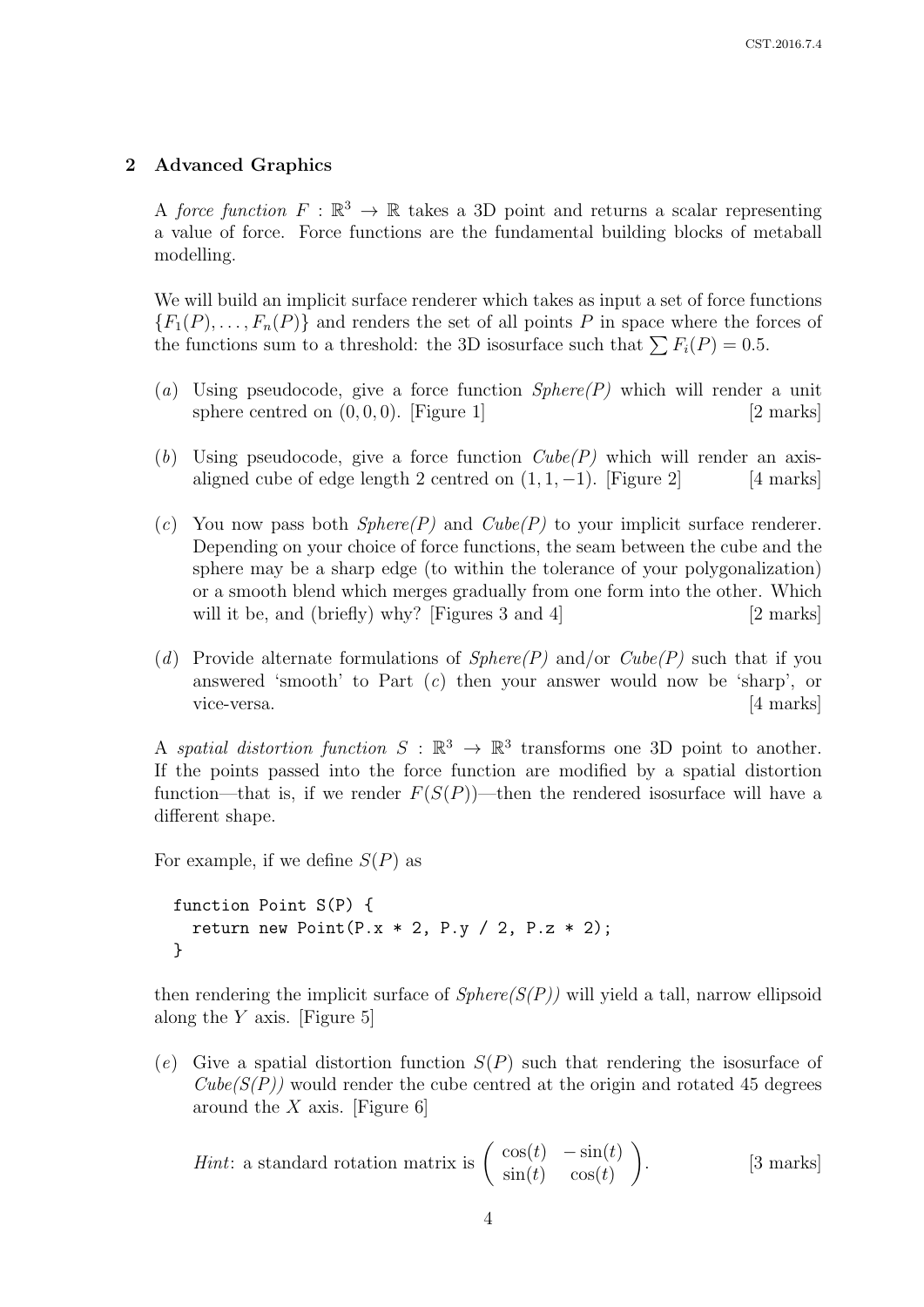$(f)$  Define  $S(P)$  as

```
function Point S(P) {
  return new Point(
      P.x / 4,
      P.y * 2 / sin(P.x * PI),
      P.z * 2);}
```
Describe and draw a sketch of the isosurface defined by  $Sphere(S(P))$ .

[5 marks]

# Figures:



Figure 1: A sphere centred at  $(0, 0, 0)$ 



Figure 2: A cube of edge length 2 centred at  $(1, 1, -1)$ 



Figure 3: A sharp join between sphere and cube



Figure 4: A smooth blending between sphere and cube



Figure 5: A vertical elipsoid



Figure 6: A tilted cube centred at  $(0, 0, 0)$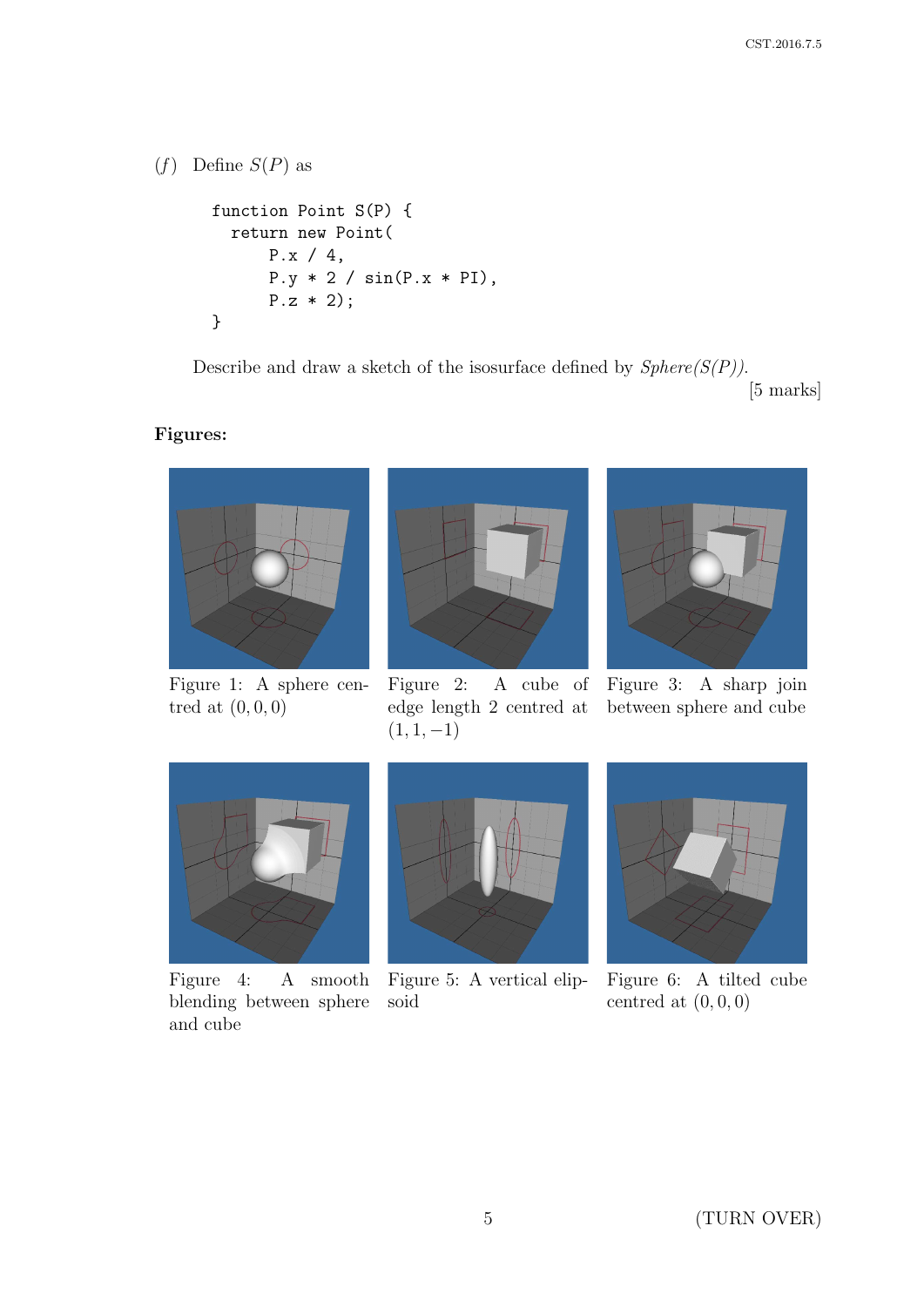#### 3 Artificial Intelligence II

Let X, Y and Z be random variables. Denote by  $X \perp Y \mid Z$  that X and Y are conditionally independent given Z.

- (a) Give two definitions of what it means to say that  $X \perp Y \mid Z$ , and prove that they are equivalent. [4 marks]
- (b) Prove that if  $X_1, X_2 \perp Y_1, Y_2 \mid Z$  then  $X_1, X_2 \perp Y_1 \mid Z$ . [3 marks]
- (c) For each of the following Bayesian networks, state whether  $X \perp Y \mid Z$  and justify your answer. [7 marks]



(d) Give a detailed explanation of how a Markov chain Monte Carlo algorithm might be used to estimate an arbitrary inference for the following Bayesian network. [6 marks]

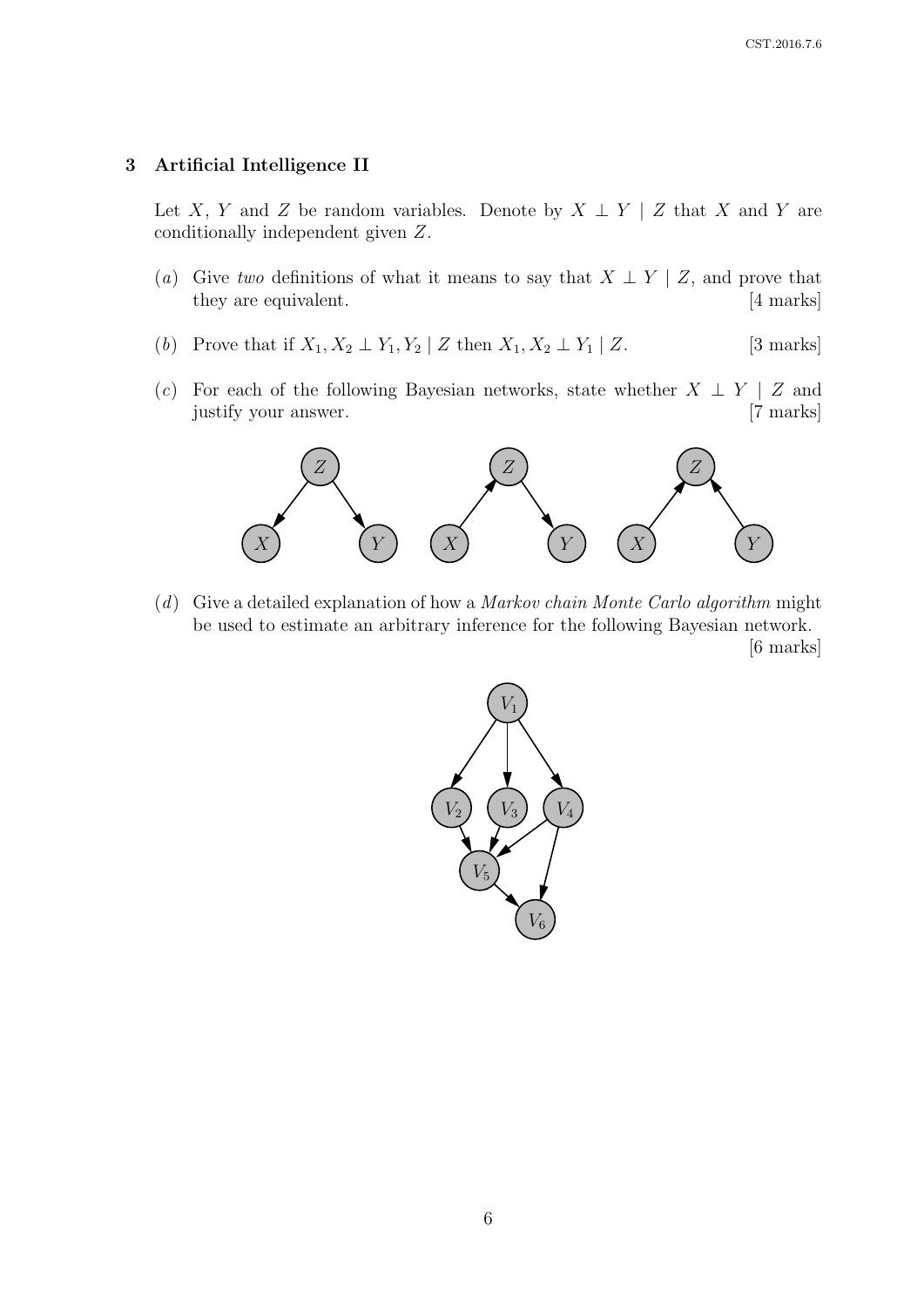# 4 Bioinformatics

- (a) Explain the uses of Eulerian and Hamiltonian graphs in the context of genome  $[4 \text{ marks}]$
- (b) Discuss, giving an example, how to apply de Bruijn graphs to genome assembly. [6 marks]
- (c) Discuss how the choice of different K-mer length affects the accuracy of genome reconstruction. [3 marks]
- (d) Discuss the additive property in phylogeny. [3 marks]
- $(e)$  Show one example of additive and one of non-additive matrices. [4 marks]

# 5 Business Studies

- (a) A small software company accepts a contract to supply some specialist software. The contract is worth £2M, paid by payments of £500k at start and three payments of £500k invoiced against milestones expected at months 1, 3 and 5 of the 6 month project. Staff costs are estimated at £150k/month and overheads of  $\pounds100k/m$  onth. Draw up an outline cashflow for this project. [5 marks]
- (b) How profitable is this project if all goes to plan? [2 marks]
- (c) At a project beer night towards the end of Month 3, your lead programmer punches the project manager in the face, during a heated argument. The project manager comes to you on the following day to complain to you in your role as CEO. How will you handle this affair and what is the likely effect on the project's progress? [8 marks]
- (d) How would the resulting loss of progress affect the project's profitability? [5 marks]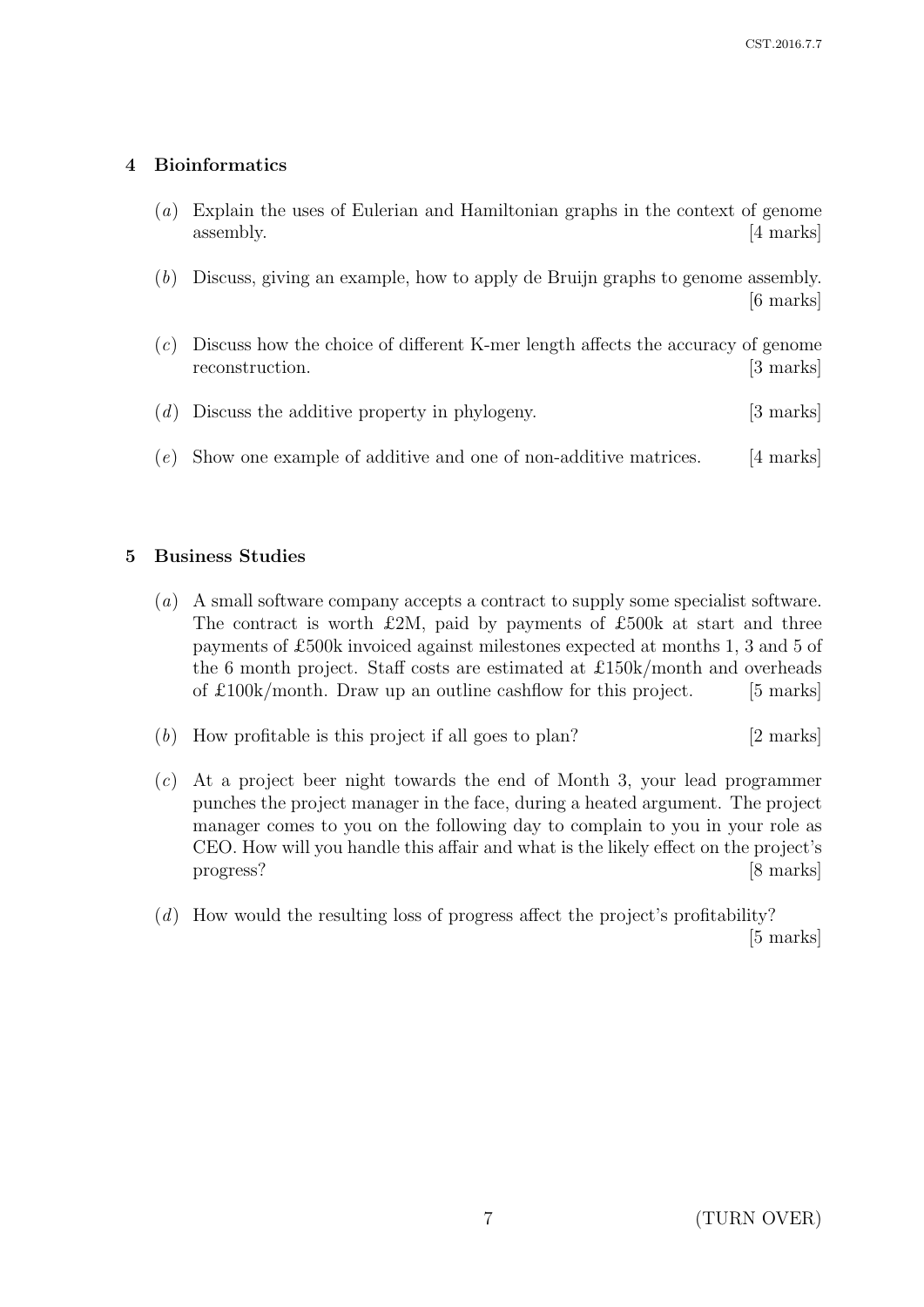#### 6 Comparative Architectures

A large Last Level Cache (LLC) is necessary to achieve good performance in many applications. Recent server class processors have included LLCs with capacities of 40 MBytes or more. Large caches such as this are constructed from numerous smaller SRAM banks.

- (a) Describe an appropriate on-chip network to interconnect 32 SRAM banks to create a large LLC. The delay to access a bank should increase as we move further away from the cache controller and bus interface. The SRAM banks are square and the time taken for a signal to travel along the edge of a SRAM bank is much less than your network's clock cycle time. [5 marks]
- (b) To implement a set-associative LLC we may spread each set across multiple banks, i.e. each "way" of the set will be in a different bank. The different associative ways will have different access latencies depending on their distance from the cache controller. How might we optimise the placement of lines in particular banks (or ways) to minimise the cache's average access latency? Remember to consider the cost of moving lines. [6 marks]
- (c) How might the SRAM banks be efficiently interconnected so that the cache's access time is constant regardless of which bank is accessed? [4 marks]
- (d) Why might it be advantageous to be able to manage the amount of LLC used by each co-scheduled thread in a chip multiprocessor? [5 marks]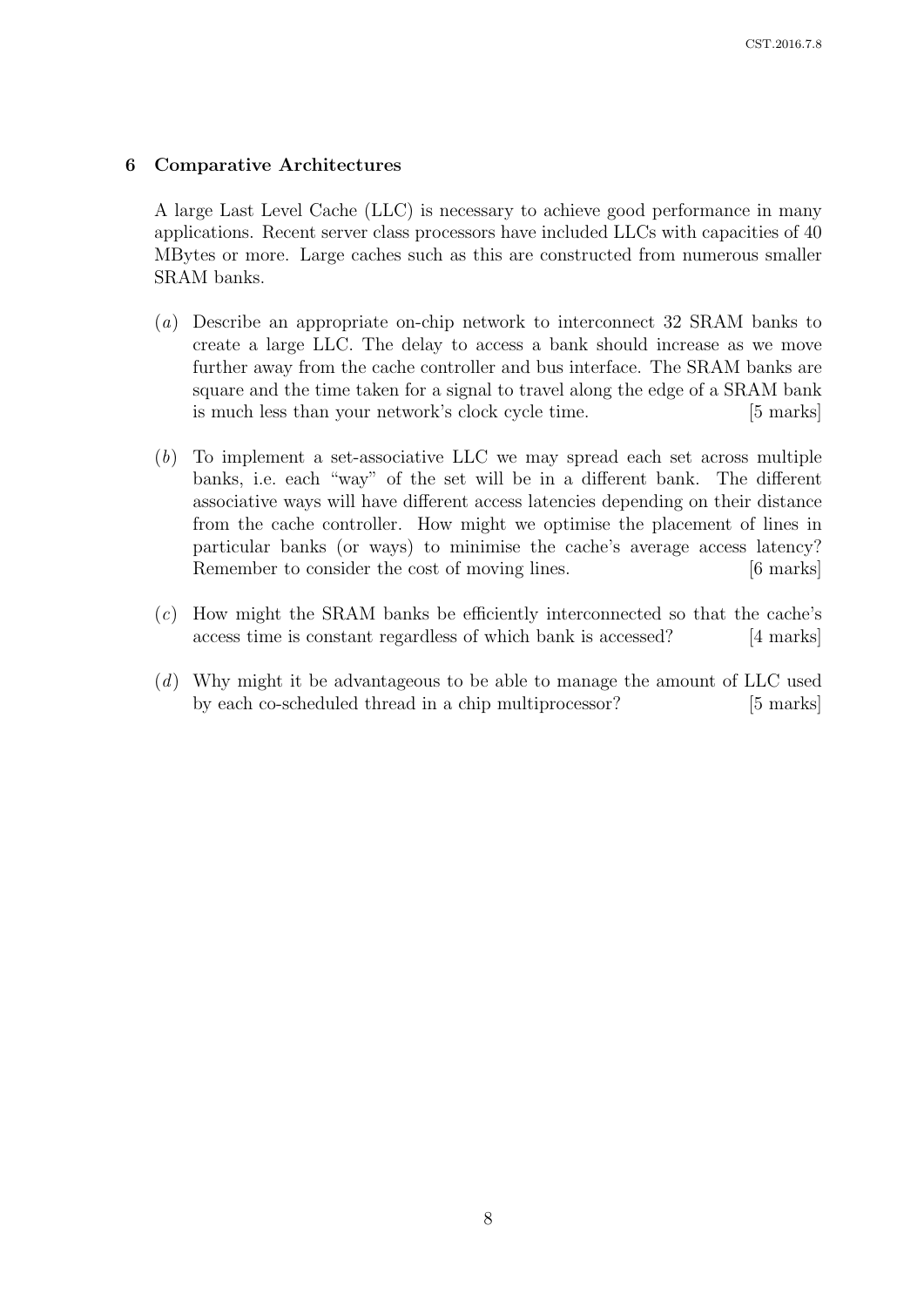#### 7 Denotational Semantics

- (a) (i) Define the notion of continuous function between domains. [2 marks]
	- (*ii*) Let  $\mathcal{P}(\mathbb{N}^2)$  be the domain of all subsets of pairs of natural numbers ordered by inclusion. Show that the function  $f : \mathcal{P}(\mathbb{N}^2) \to \mathcal{P}(\mathbb{N}^2)$  given by

$$
f(S) = \{ (1,1) \} \cup \{ (x+1, x \cdot y) \in \mathbb{N}^2 \mid (x,y) \in S \}
$$
 (S \subseteq \mathbb{N}^2)

is continuous. [3 marks]

- $(b)$   $(i)$  State Tarski's fixed point theorem for a continuous endofunction on a domain. [2 marks]
	- (ii) Give a concrete explicit description of the fixed point  $\mathit{fix}(f) \subseteq \mathbb{N}^2$  of the continuous function f in Part  $(a)(ii)$ . Briefly justify your answer.

[3 marks]

- $(c)$  (i) Define the notion of an admissible subset of a domain. [2 marks]
	- (*ii*) Let  $P \subseteq \mathcal{P}(\mathbb{N}^2)$  be defined as  $P = \{ S \subseteq \mathbb{N}^2 \mid \forall (x, y) \in S. \log y \leq x \cdot \log x \}.$ Show that P is an admissible subset of the domain  $\mathcal{P}(\mathbb{N}^2)$ ). [3 marks]
- (d) (i) State Scott's fixed point induction principle.  $[2 \text{ marks}]$ 
	- (ii) Use Scott's fixed point induction principle to show that  $\hat{h}x(f) \in P$  for f the continuous function in Part  $(a)(ii)$  and P the admissible subset of the domain  $\mathcal{P}(\mathbb{N}^2)$  in Part  $(c)(ii)$ . [3 marks]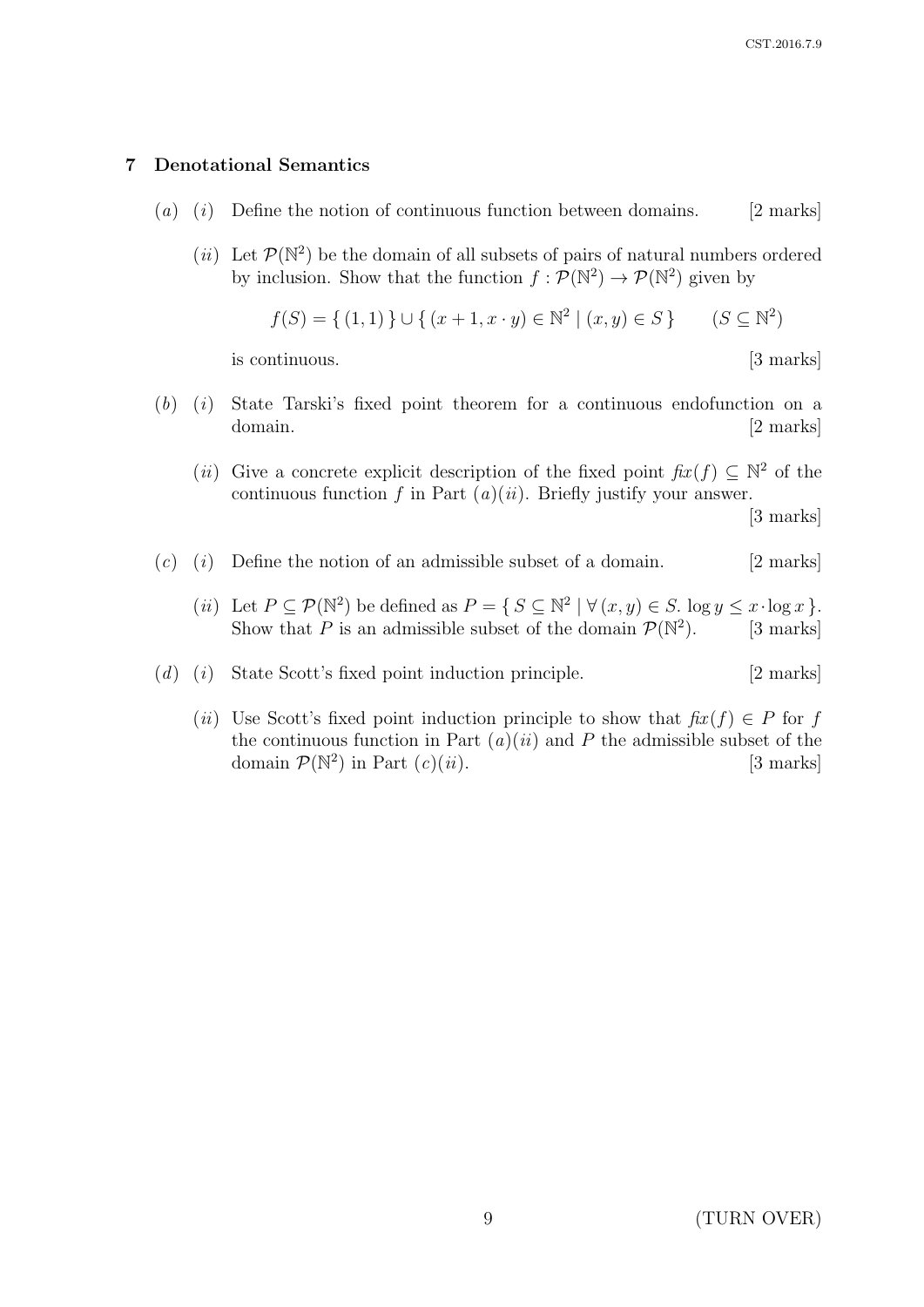#### 8 Hoare Logic and Model Checking

This question considers a language  $\mathcal L$  which has integer variables V, arithmetic expressions  $E$  and boolean expressions  $B$ , along with commands  $C$  of the forms  $V := E$  (assignment),  $C: C'$  (sequencing), IF B THEN C ELSE C' (conditional) and WHILE  $B$  DO  $C$  (iteration).

- (a) Explain the syntax of the Hoare-logic partial-correctness formula  $\{P\} C \{Q\}$ and give a careful definition in English of when it is valid, that is, when  $\models \{P\} \ C \ \{Q\}.$  [2 marks]
- (b) How does the definition of validity for the total-correctness formula  $[P] C [Q]$ differ? [1 mark]
- (c) Preconditions and postconditions in  $\{P\} C \{Q\}$  often make use of logical or auxiliary variables  $v$  in addition to program variables  $V$ . Explain why this is useful illustrating your answer with a command  $C$  which satisfies  ${\rm T} C \text{ R = X + Y}$  but not  ${\rm X = x \wedge Y = y} C {\rm R = x + y}.$  [3 marks]
- (d) Give the axioms and rules of an inference system  $\vdash \{P\} C \{Q\}$  for Hoare logic. [4 marks]
- $(e)$  Are your rules sound? To what extent are they complete? [2 marks]
- $(f)$  Give a formal proof, using your inference system, of  ${X = x \land Y = 3} X: = X + 1 {X - 1 = x \land Y < 10}.$  [2 marks]
- (g) Consider the command C given by WHILE X>0 DO (X:=X-1; Y:=Y+3), and let P be the precondition  $X = x \wedge Y = y \wedge x \geq 0$ . Give the strongest postcondition Q that you can establish. Give any invariant necessary to prove  $\{P\} C \{Q\}$  for your Q. Explain briefly how the structure of the proof relates to the structure of  $C$ .  $[6 \text{ marks}]$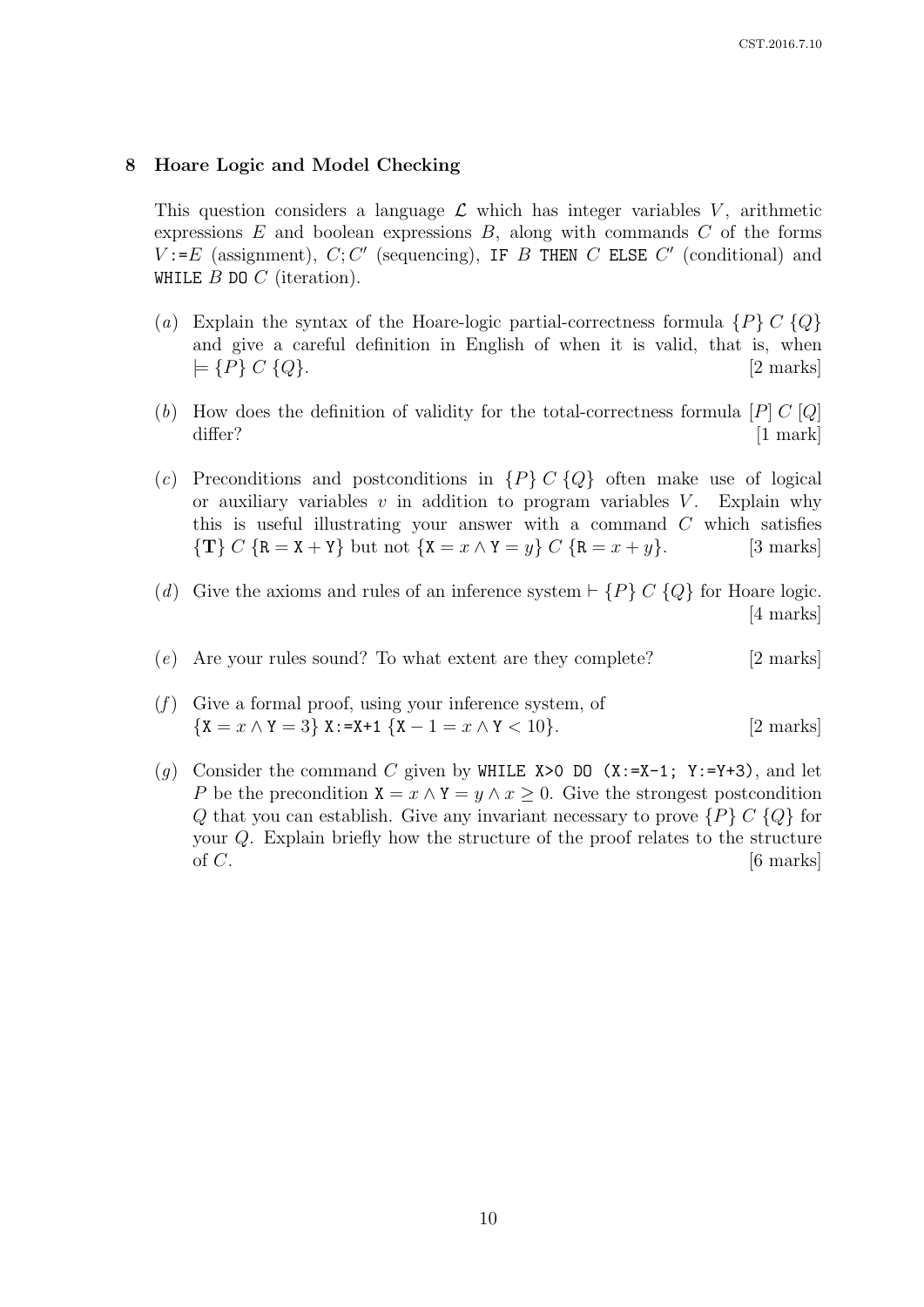# 9 Human–Computer Interaction

This question is concerned with methods that might contribute to the design of a novel wearable device, which can provide unobtrusive cues to the user, helping them to negotiate social situations. The device is configured by the user with a web interface to an XML database that specifies many different types of social obligations and challenges that the user wishes to deal with. It also uses artificial intelligence techniques to predict appropriate actions based on the user's social media history.

- (a) Explain the difference between formative and summative HCI research methods. [2 marks]
- (b) Describe two formative empirical research methods that could contribute to the development of the novel wearable device, one that results in qualitative data, and one that results in quantitative data. For each method, describe what attributes would be expected of good quality data. [6 marks]
- (c) Describe two summative empirical research methods that could contribute to the development of the novel wearable device, one that results in qualitative data, and one that results in quantitative data. For each method, describe what attributes would be expected of good quality data. [6 marks]
- (d) Describe two analytic research methods that could be used to compare specific options in the design of the novel wearable device, one that expresses those options in qualitative terms, and one that expresses options in quantitative terms. [6 marks]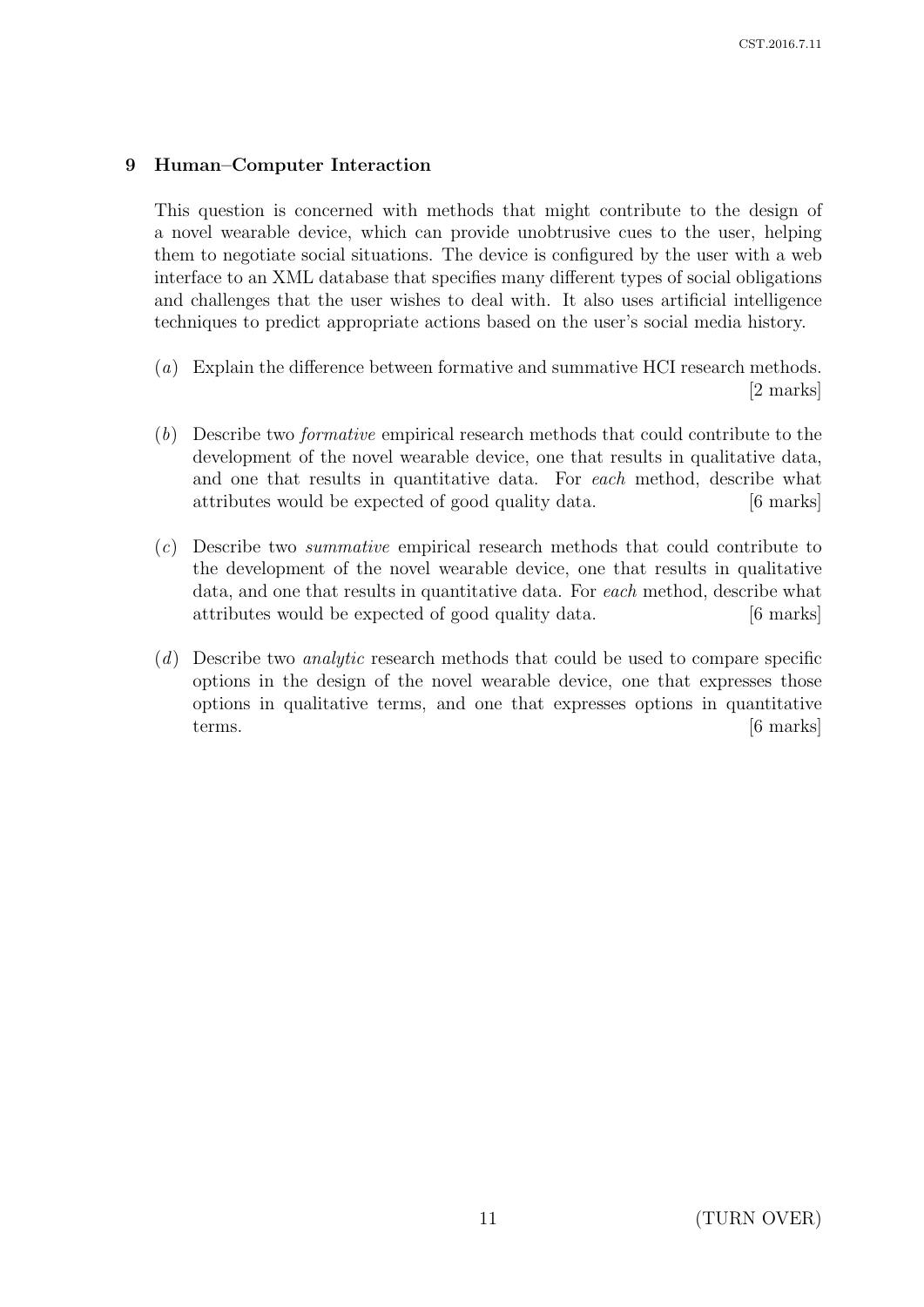#### 10 Information Theory

(a) Consider a discrete memoryless channel whose input symbol source is a random variable  $X \in \{x_1, \ldots, x_J\}$  having probability distribution  $p(x_i)$ , and whose output symbol (possibly corrupted) is a random variable  $Y \in \{y_1, \ldots, y_K\}$  (see figure below).



(*i*) Provide its channel matrix. [3 marks]

- $(ii)$  Give the average probability of correct reception, meaning the probability that the same symbol is emitted as was injected into the channel, averaged over all the cases. [3 marks]
- (b) Show that convolution of any continuous signal with a Dirac delta function reproduces the signal. [4 marks]
- (c) A frequency-shifting modulation of signals into different channels of a shared medium multiplies the baseband signal  $f(t)$  by a complex exponential carrier wave  $e^{ict}$  of some (channel-specific) frequency c to produce a passband  $f(t)e^{ict}$ (see figure below). Upon reception of such a passband, what process of demodulation would recover the original baseband?



 $[5 \text{ marks}]$ 

(d) Explain the "information diagram" of Gabor, and why the Uncertainty Principle gives it a quantal structure with an irreducible representation of the data. [5 marks]

12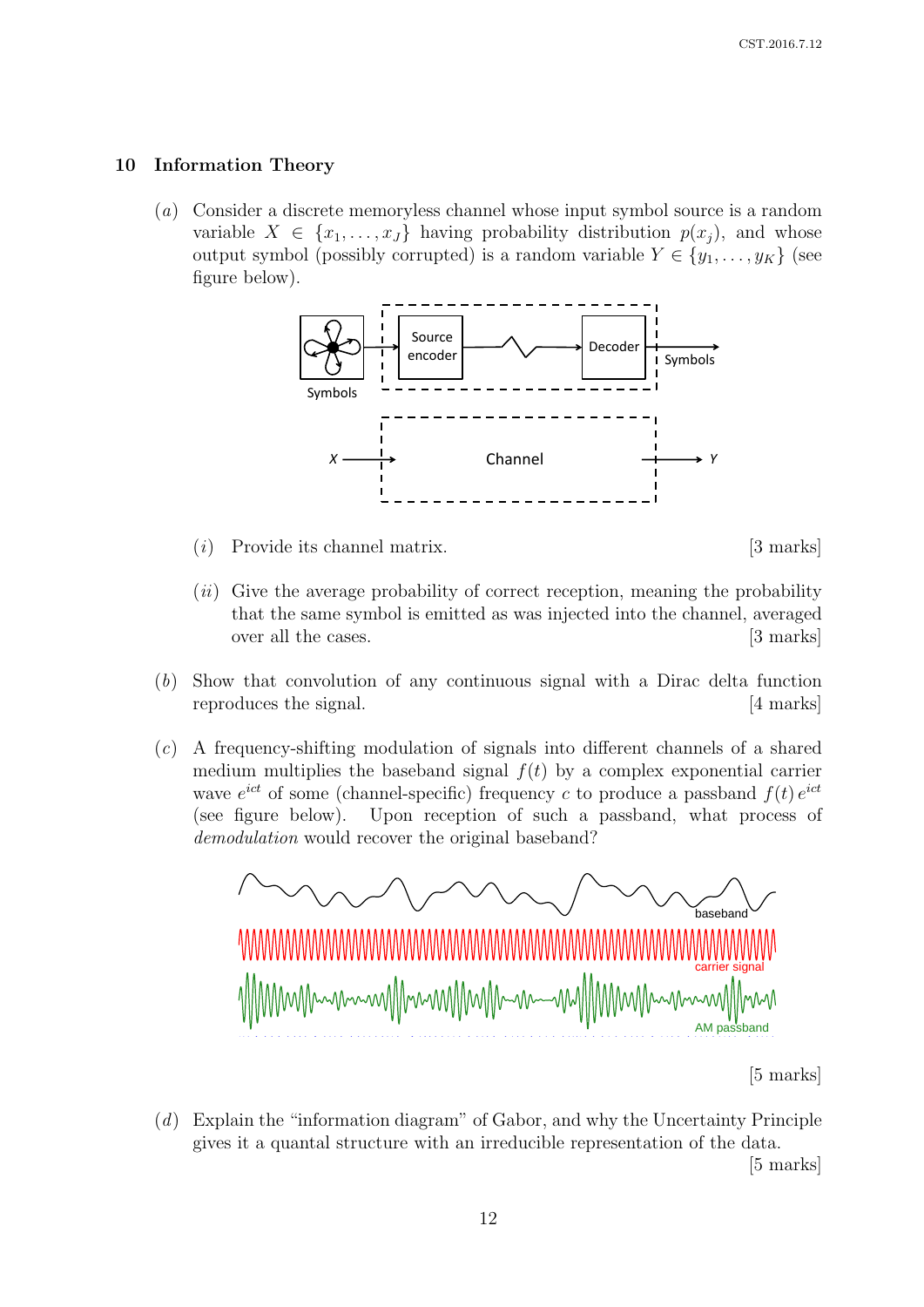# 11 Natural Language Processing

The distributional hypothesis states that the meaning of a word can be defined by its use and, therefore, it can be represented as a distribution of contexts in which the word occurs in a large text corpus.

(a) Describe four different types of context that can be used for this purpose.

[4 marks]

- (b) The contexts can be weighted using Pointwise Mutual Information (PMI). Explain, giving formulae, how PMI is calculated and how individual probabilities are estimated from a text corpus. [5 marks]
- (c) Some words occur very rarely in the corpus. How does this affect their PMI scores as contexts? [4 marks]
- (d) The goal of distributional word clustering is to obtain clusters of words with similar or related meanings. The following clusters have been produced in two different noun clustering experiments:

Experiment 1:

| carriage bike vehicle train truck lorry coach taxi       |
|----------------------------------------------------------|
| official officer inspector journalist detective          |
| constable policeman reporter                             |
| sister daughter parent relative lover cousin friend wife |
| mother husband brother father                            |

Experiment 2:

```
car engine petrol road driver wheel trip steering seat
highway sign speed
concert singer stage light music show audience
performance ticket
experiment research scientist paper result publication
laboratory finding
```
- (i) How are the clusters produced in the two experiments different with respect to the similarity they capture? What lexico-semantic relations do the clusters exhibit? [3 marks]
- (*ii*) The same clustering algorithm, K-means, was used in both experiments. What was different in the setup of the two experiments that resulted in the different kinds of similarity captured by the clusters? [4 marks]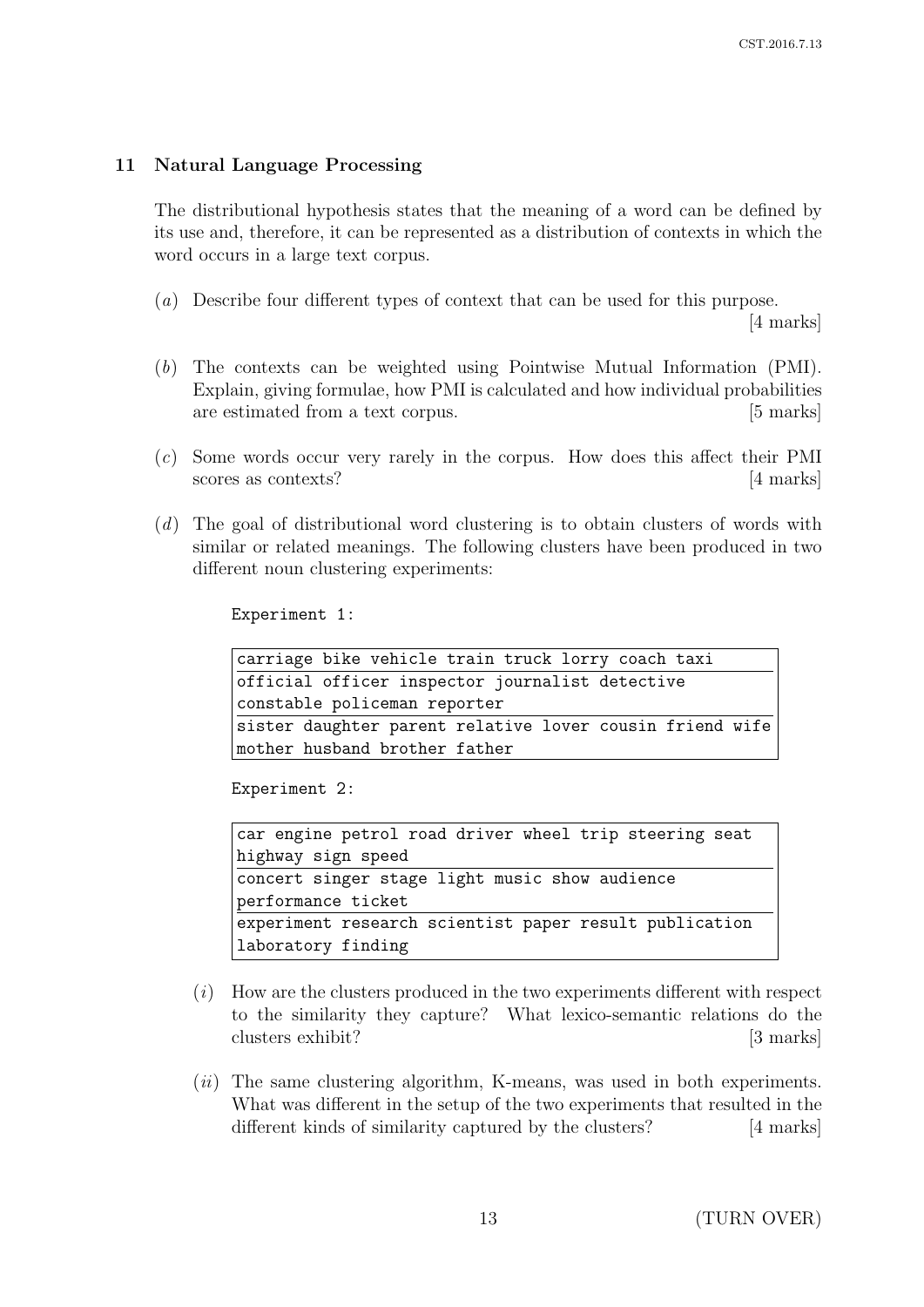#### 12 Optimising Compilers

The following C-like program reads a List of integers by making calls to external procedures readint() to read and return an integer and cons() to construct a List:

```
struct List { int hd; List *tl; };
   List *readlist() {
L0: List *p = 0, *q, *t; int v;L1: // comment for Part (e)
L2: v = \text{readint}();
L3: if (v < 0) return p;
L4: t = const(v, 0);
L5: if (p == 0) {
L6: p = t; q = t;} else {
L7: q - > t1 = t; q = t;}
L8: goto L2;
   }
```
(a) Define the concept of a variable being live at a program point, distinguishing a semantic notion from one which is more practically computable. Sketch an algorithm to compute the set of variables live at each program point.

[5 marks]

- (b) Give the sets of live variables your algorithm would compute for the program points L0 . . . L8. Also indicate any discrepancies between these and sets derived from your semantic notion of liveness. [5 marks]
- (c) Does the above code have any data-flow anomalies? If so explain what they are and what action a helpful compiler might take. [2 marks]
- (d) Suppose the above code were compiled for an ARM-like processor which assumes registers 0–3 are corrupted by procedure call and registers 4–7 are preserved by procedure call; register 0 is also used for the first argument to and result from a procedure call. Assuming a register allocator operating by graph colouring, which registers might be allocated to variables p, q, t and v? Indicate when there is a choice between equivalent allocations and when there is a benefit of using one register over another. What, if anything, would be wrong with simply allocating p, q, t and v respectively to  $r4$ ,  $r5$ ,  $r6$  and  $r7$ ? [5 marks]
- (e) Now suppose that the commented line L1 were replaced with some more complex code (which does not use p, q, t or v) and the register allocator found that 9 registers were now required for readlist() when only r0 ... r7 are available. How would an allocator proceed for the code as written? Can you suggest an adjustment to the source code (respecting your company's coding requirement that all declarations, but not necessarily initialisation, occur at the very start of a procedure) to allow all variables to be allocated a register? [3 marks]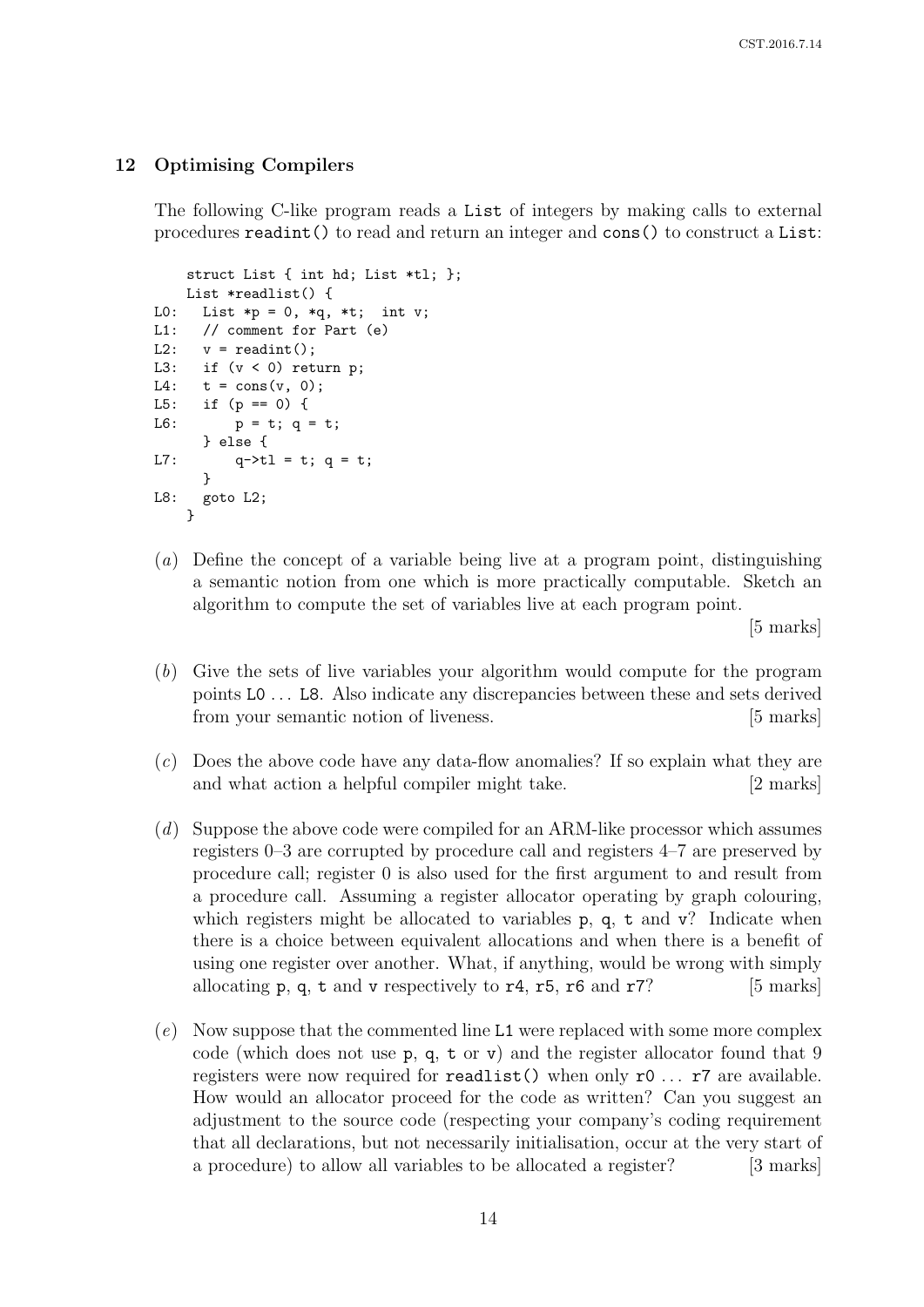## 13 Principles of Communications

(a) Distributed link-state routing algorithms can be enhanced by a central controller, such as the *fibbing* scheme, to modify the results of the computation. Explain by an example, starting from the topology below, how a specific path can be added from router C to host D2 via nodes A, B and X, by the introduction of virtual nodes in the topology, and their advertisement via the routing protocol.



[10 marks]

(b) Dynamic Alternative Routing (DAR), also known as Sticky Random Tandem, is a way to shed load from the most direct path in a circuit switched network to other, slightly longer paths. It depends on properties of the backbone topology of the telephone network, and, to some extent, on the properties of telephone call statistics. Describe the basic algorithm and give an overview of why it works well.  $[10 \text{ marks}]$